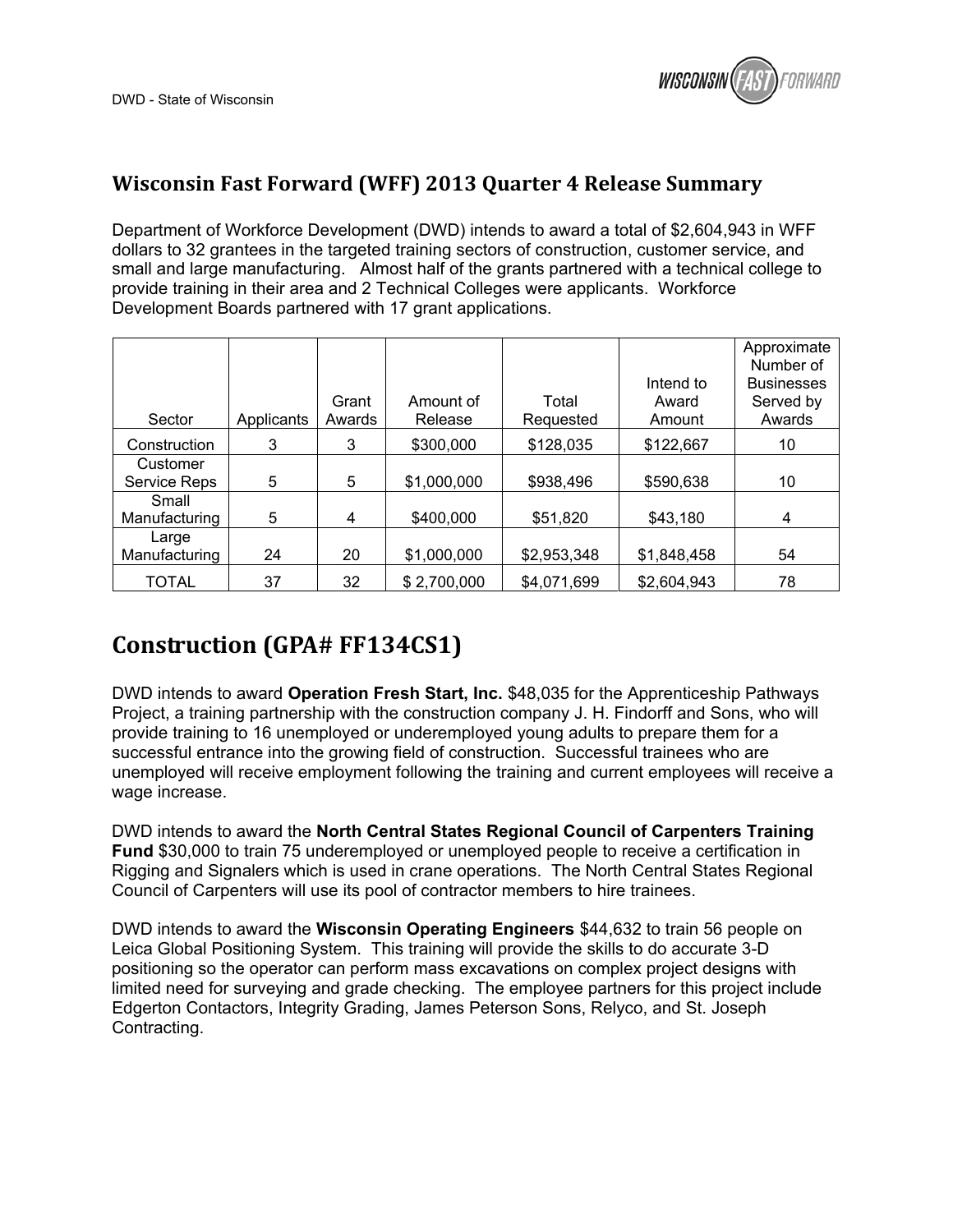DWD - State of Wisconsin



### **Customer Service (GPA# FF134BL1)**

DWD intends to award **Forward Service Corporation** \$38,555 to provide a six week training program to prepare 24 people to work at United Health Group's Call Center in Green Bay. They have partnered with the Northeast Wisconsin Technical College to design the training program which will include customer service essentials, problem solving, and industry terminology. Department of Vocational Rehabilitation is also using this training program. United Health Group has committed to hire people who have successfully completed this program.

**Exact Sciences** is a molecular diagnostic company who is launching a new in-home screening device for colorectal cancer. DWD intends to award \$201,583 in grant funding. They are starting a call center in Dane County and new employees will need specialized 2-3 week intensive classroom training program to learn sensitivity, professionalism and care for the specimen collection and sample preparation, and shipping processes, and will also learn how to assist physicians with ordering tests and retrieving results from a web portal. They plan on training 116 people who will be new employees of Exact Sciences.

DWD intends to award **The Urban League of Greater Madison** \$100,334 to provide a custom training called Advance: Customer Service and Sales Academy that will assist in filling positions at 6 Dane County Businesses. They plan on providing 200 hours of training to 75 people in the next 12 months. This program is the starting point for the Urban League to place at least 2,000 adults in customer service jobs by 2018.

DWD intends to award **Laserwords** of Dane County \$198,026 to train 220 new employees at its Wisconsin inbound call center. The trainees will receive inbound sales training, as well as learning how to assess critical customer issues and utilize call center management technology. Each trainee will be a new employee of Laserwords.

DWD intends to award **Quad Graphics** of Sussex, WI \$52,140 to provide 25 new recruits and 5 incumbent workers a blended training program on customer service and sales. The trainees will be placed in the company's customer service department.

# **Small Manufacturing (GPA# FF134MS1)**

DWD intends to award **Western Container Corporation** of Beloit, WI \$13,355 to provide CM-14 Core Cutter and 24 Ply Training to employees for new equipment installed in their facilities that will increase production capabilities. They will provide training to 23 incumbent workers. The individuals who successfully complete the training will receive a wage increase.

DWD intends to award **Lange Brothers' Woodwork Co., Inc.** of Milwaukee, WI a grant for \$13,610 for 19 incumbent workers participating in an automation and retooling training program. This training will help the company compete on a global level. The employees who complete the training will receive a wage increase.

DWD intends to award **Quest Engineering, Inc.** of Richfield, WI \$8,495 for sophisticated software training to advance a custom product line. 3 incumbent workers will participate in this training and they will receive a wage increase following the training.

DWD intends to award **Advanced Coating Inc.** of West Bend, WI a grant of \$7,720 to train 10 unemployed people on industrial painter skills. Advanced Coating will hire people who successfully complete the training.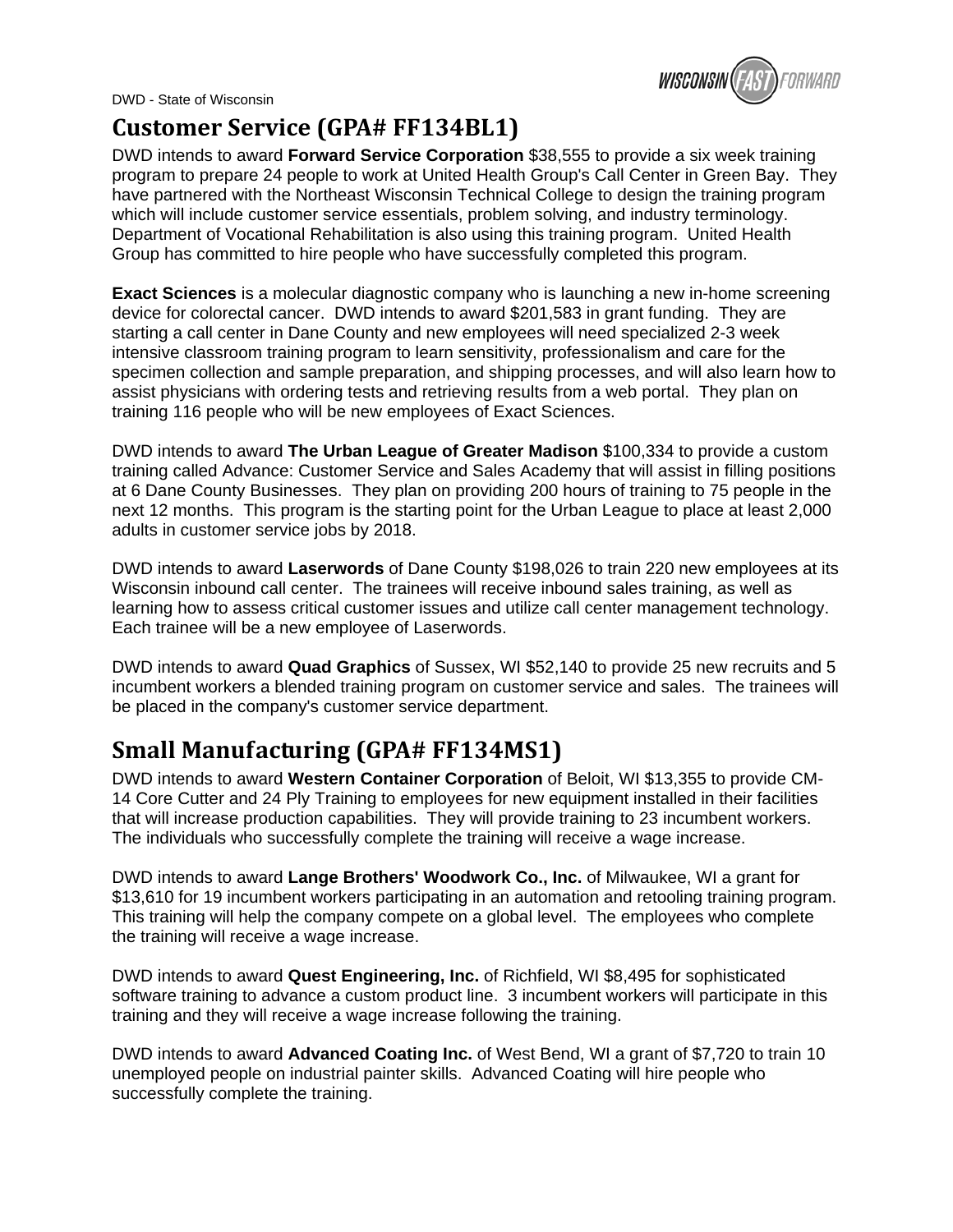DWD - State of Wisconsin



## **Large Manufacturing (GPA# FF134ML1)**

DWD intends to award **Workforce Resource, Inc.** \$170,264 to coordinate a Plastic Injection Molding Training program for 52 unemployed and incumbent workers for 3 businesses in St. Croix County.

DWD intends to award **Western Industries Engineered Products** in Watertown \$7,641 for Welding Process Capability Development Training to develop qualified arc welding skills for 8 incumbent workers who will receive a pay increase after completing the training and demonstrating the skill competencies.

DWD intends to award **Exact Sciences** in Dane County a grant for \$123,523 for the development of a specialized curriculum on specimen processing which will include HIPPA, clinical laboratory standards, medical terminology, laboratory equipment, and much more. They plan to hire and train 110 employees for these new positions.

DWD intends to award **Bay Area Workforce Development Board** a grant of \$92,340 to train 30 people, both incumbent workers and new hires, in a Welding/Ship fitting Boot Camp and Marine Composites course. New curriculum is being developed for both courses and it will be used to train, employ and advance people in the ship and boat building industries which is a key economic driver industry in the region.

DWD intends to award the **Northeast Wisconsin Technical College** \$39,611 to train 25 incumbent workers from two plastic product manufacturers on electrical troubleshooting. Equipping workers with this skill set will eliminate production down time at the factories. At the end of the training period the employees will receive a pay increase.

DWD intends to award **Nicolet Plastics, Inc.** in Mountain, WI \$21,970 to provide 384 hours of technical skills training to 6 employees who will attend design, Cam #D programing, and injection molding training. After successfully completing the training, the employees will receive a pay increase.

DWD intends to award **RockTenn Cp, LLC** in Germantown and Adams County \$206,500 to provide a comprehensive training to 165 current employees on new equipment that will transform their facilities in corrugating and converting processes. After completing the training the employees will receive a wage increase.

DWD intends to award **Global Finishing Solutions, LLC** in Osseo, WI \$50,000 to provide training that includes mechanical design, maintenance, manufacturing, shipping, installation, sales, electrical controls, and project management in solving problems using practical LEAN systems to 125 new employees and incumbent workers. Incumbent workers will receive a wage increase upon successful completion of the training.

DWD intends to award **Nu-Pak, Inc.** in Boscobel, WI \$29,350 to provide training to 52 employees on how to operate and troubleshoot new equipment for line workers and operating workers. After completing the training the employees will get a wage increase.

DWD intends to award **Workforce Resource Inc.** \$90,485 to start a Manufacturing Academy training program to prepare 13 unemployed individuals and 7 incumbent employees in Eau Claire County for metal fabrication. The program will include 386 hours of training over a 12